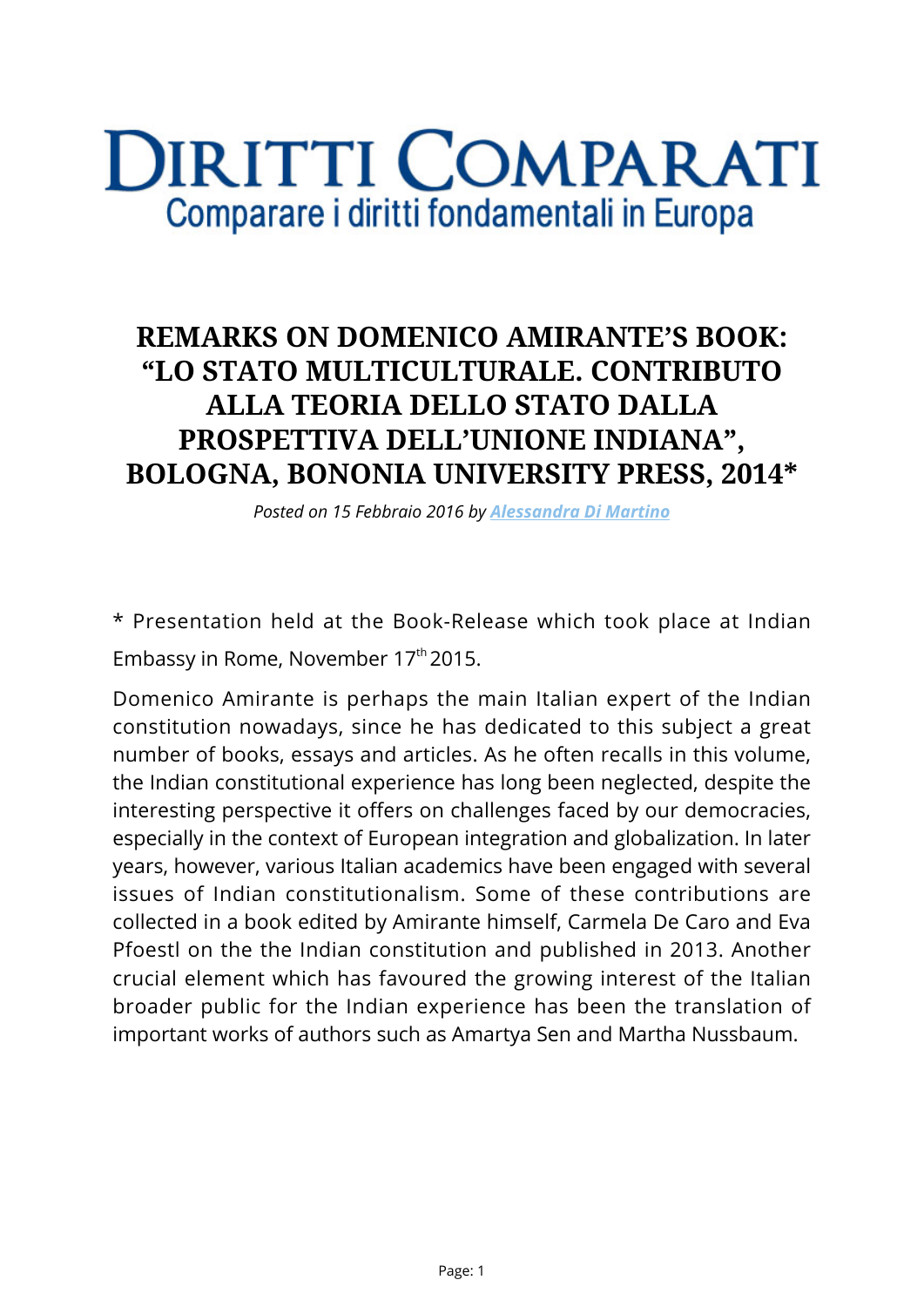The central thesis of Amirante's book is that the Indian Union shoud be considered as a model or a prototype of the multicultural state. The Indian multicultural state has indeed deep historical origins and does not easily fit into the dispute on multiculturalism between liberals and communitarians which has developed since the 1980s and 1990s (see Olivito for an overview). Indian multiculturalism also presents an important institutional and organizational profile which has not always been taken into account by the western debate.

 The analysis' point of departure is the awareness of a scholar, who was educated in the European legal culture, that some of the categories which have long been used by the continental state dogmatics are indeed contingent, contested and changeable. Such contingency and mutability have been clearly perceived in connection with the processes of europeanization and globalization. These have disrupted the bond and coherence between the classical three elements of the state, i.e. territory, people and sovereignty, while the definition of the state as a legal combination of these three elements is a product of the XIX century *nation-state*.

The interdependence between different territorial dimensions has intensified in latest decades, provoking the so called *glocalization*, a term which indicates institutional and rights-related developments at local level triggered by transformations at global level. The state itself can no longer be described through the metaphor of closure, as Fricker had done with his concept of the closed commercial state, but opens up its borders (phisically and metaphorically) to external influences. It accommodates migrants, together with their culture, religion and customs, and interacts in a dynamic way with European and international law. This is why constitutional scholars have spoken about an "open or cooperative costitutional state" as a new stage of postwar constitutionalism (Hobe, Häberle). Also, the contemporary state stimulates processes of autonomization and federalization within its borders to address regional and local diversity. Thus, contrary to a widespread rhetoric of state-crisis, neither the state nor sovereignty have disappeared, but they have changed their role and functions as mediating, controlling and regulating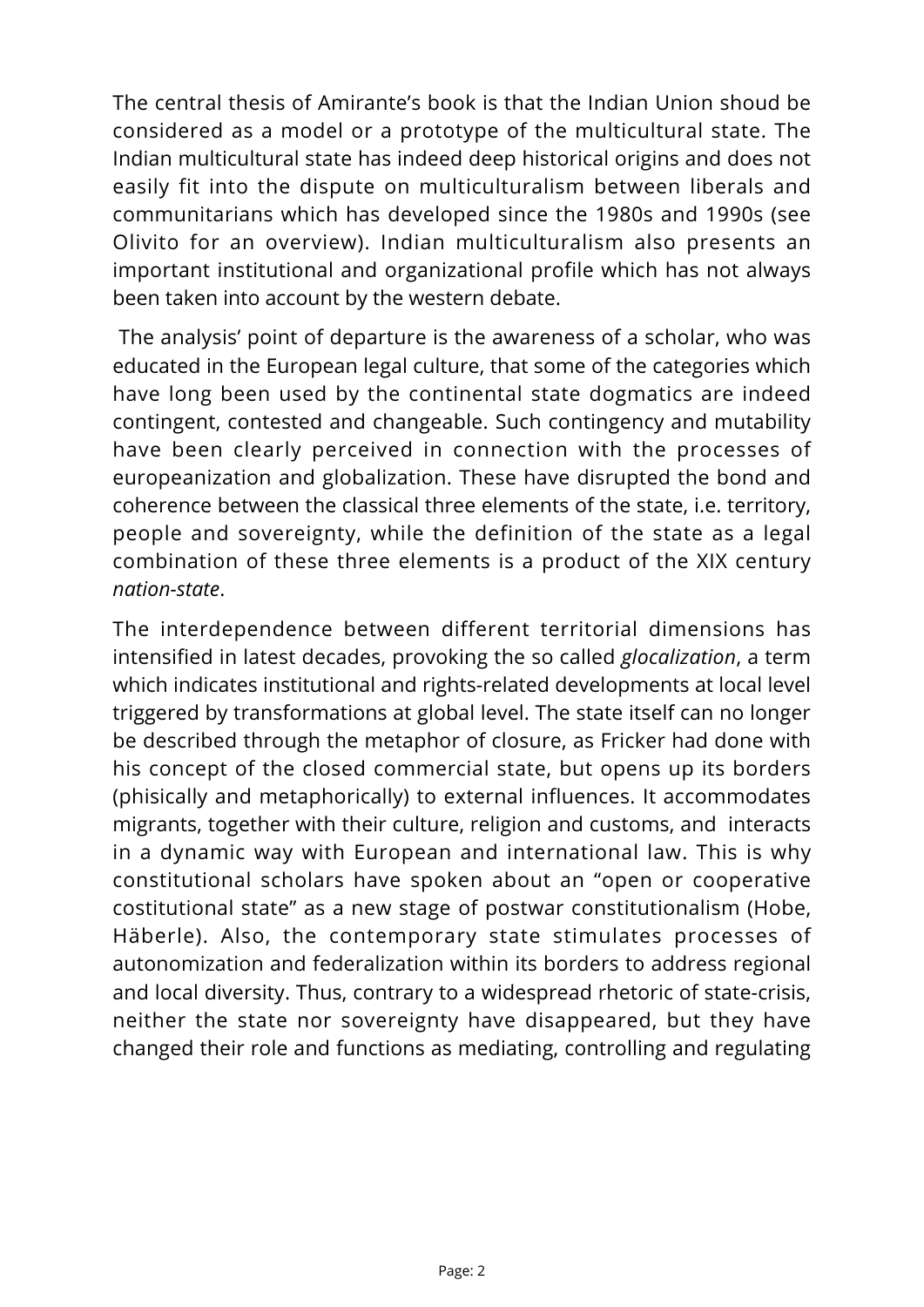interactions between different territorial communities. At the same time, conflicts and claims have emerged whose roots have been traced to the European colonial past. They have mainly affected the individual's and the group's rights of the migrants.

Considerable repercussions were provoked by these transformations on the branches of knowledge which study them. Thus, for example, synergies have been encouraged among different legal disciplines (notably constitutional and international law) but also among legal studies and other human sciences (political science, history and philosophy, including postcolonial studies). In such a context, where boundaries among disciplines are more fluid and permeable, comparative law occupies a privileged position as a vehicle of understanding and communicating between different constitutional orders.

Turning now to the peculiarities of the Indian constitution, they are all well detailed in Amirante's book and may be thus summed up: a clear commitment of the Indian state toward social equality, a flexible and asymmetrical federalism, a consociational parliamentary form of government, a constitutive recognition of religious and linguistic rights, a balance between the individual and the collective dimension of such rights. All of these features are key to understanding the Indian Union as a multicultural state, or, as some political scientists have remarked (Stepan, Linz, Yadav), as a *state-nation*, as opposed to the *nation-state*.

With regard to federalism, the book shows how the Indian Union has been able to gradually adapt its institutional structure from an almost centralized federal state, which has inherited the administrative organization of the colonial age, to an asymmetrical, contractual and bargaining form of federalism. In particular, following different waves of territorial re-organization and constitutional change, new states and territories have been created on a linguistic and cultural basis with different degrees of autonomy. Such a trend has been integrated at the local level by the institutional recognition of *Panchayats*, which has reinforced bottom-up democratization. Such a pluralization, however, did not provoke a weakening of the sense of unity and cohesion in the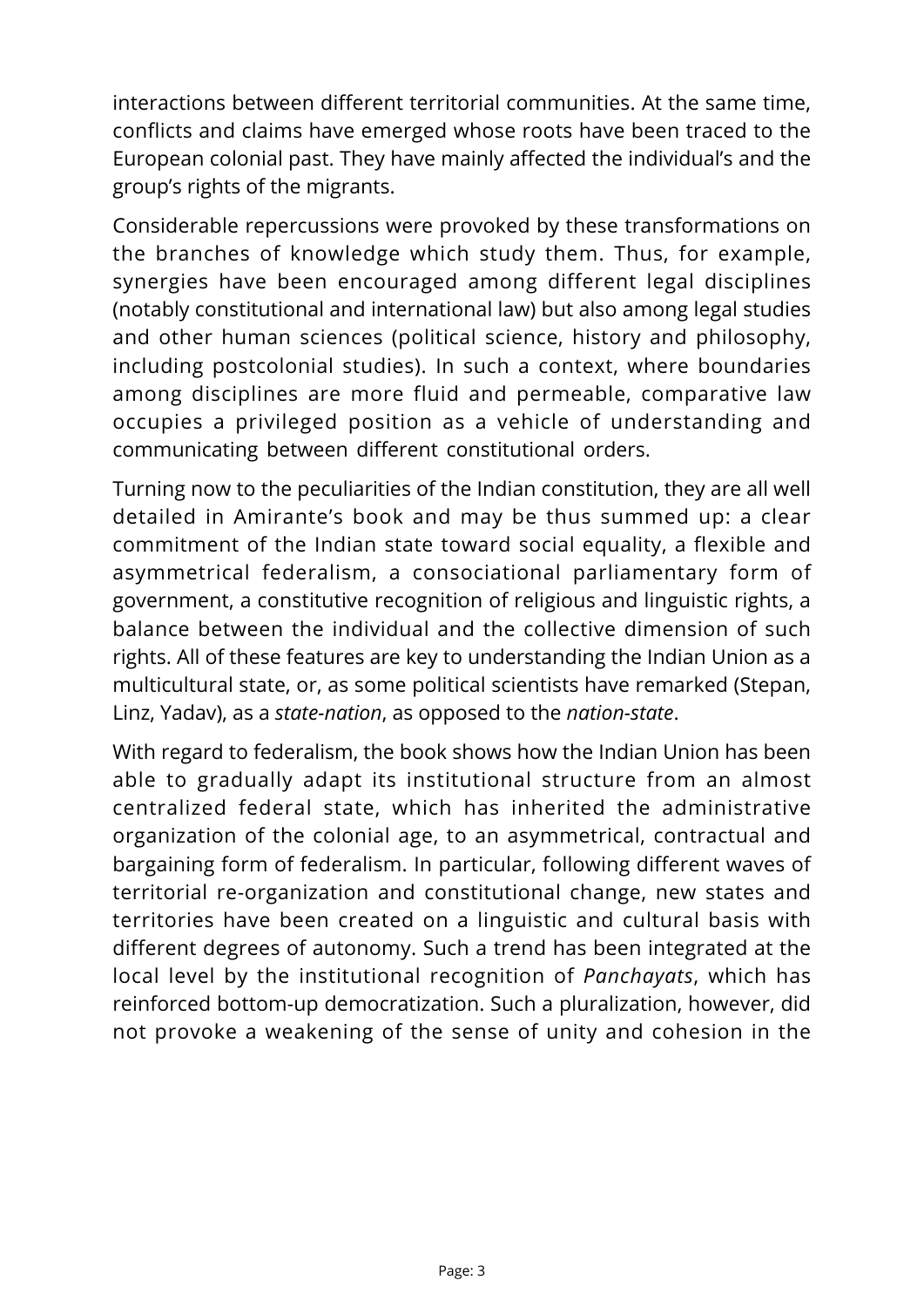country, so that the maxim *Unity in Diversity* aptly describes the effective compatibility of federal, regional and local identities (this approach has indeed avoided, in the long run, the repetition of extremely divisive events like the Partition of Pakistan). Needles to say, the Indian federal development may be of great interest today in Europe, where several countries have been torn by nationalist independentist pressures (for instance, Catalonia in Spain, Scotland in the United Kingdom, and also some Northern Regions in Italy).

 A second key feature of the Indian multicultural state is the consociational democracy. In this respect, Indian institutions and political parties have pragmatically assimilated and adapted the British Westminster model. It is well known that the British form of government is mainly majoritarian. On the contrary, the Indian democracy has developed along a consociational line, precisely to accommodate the cultural and linguistic pluralism expressed by political parties organized on a federal and regional basis. As already noted by Lijphart, the Indian consociational democracy has favored the adoption of shared political solutions.

 As concerns religious and linguistic rights, they receive broad attention in the Indian constitution. For a western observer, it is quite striking that the Indian Union proclaims itself a secular state, including features typical both of the separation between church and state and of the recognition of religions in the public space. Amirante rightly remarks that, in order to understand Indian secularism, we need to look at the Indian history. Such a history, which in Italy has been powerfully narrated by Michelguglielmo Torri, reveals a country where people of different religions (i.e. hindus, muslims, christians, buddhists, parsis, sikhs, jains) have long peacefully coexisted next to each other, even during the English colonization. Seen in this light, religious pluralism is an old characteristic of the Indian constitutional experience and not something which the Indian state has had to address only recently. Peaceful religious pluralism was appraised by the Gandhian movement, but its intellectual origins are even more remote, since they are tied to the idea of the human person in the Indian thought and philosophy (what is called in German the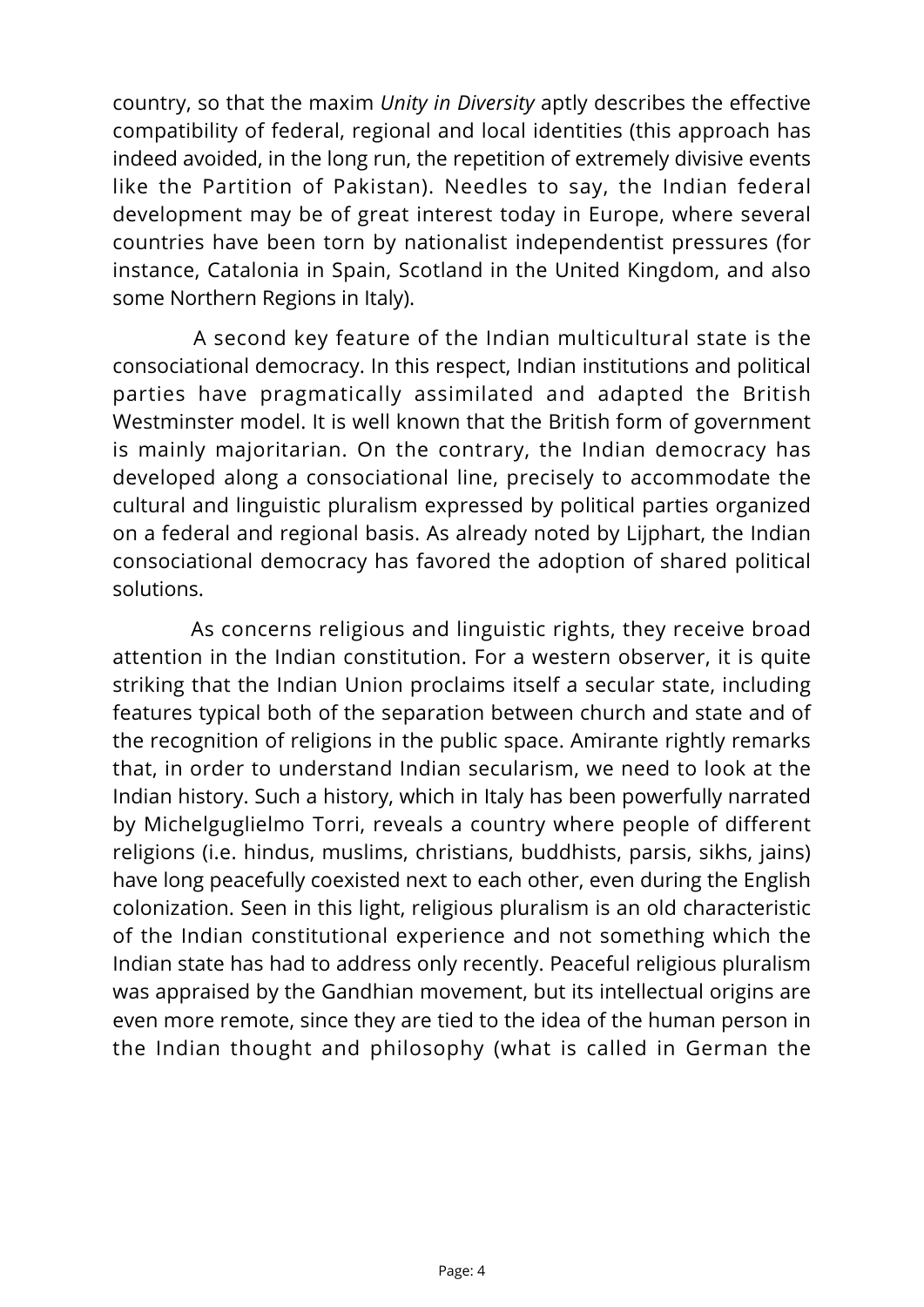*Menschenbild*). The Indian idea of the human person is quite far from the individualistic paradigm of the liberal state but, in its underlying intersubjectiviy and mutual respect, is closer to the concept of the *homme situé* welcomed in post II world war constitutions. Compared to the European *Menschenbild*, however, the Indian one is a human person who is placed in a more harmonious, holistic, and organic world. This helps us to understand why it is especially in the field of rights and liberties that the hybridization is more visible between the western individualistic, universalist approach and Indian concepts rooted in local culture and tradition.

 It is typical of the Indian constitution, as stressed by Amirante, that a connection has been established between multicultural rights, on the one hand, and the principles of equality and social justice, on the other. This connection, which has given a particular democratic tone to Indian multiculturalism (Bhargava), is crucial, since state intervention to achieve social reform has been able to eliminate hierarchical structures within society in general and religious communities in particular. However, there have been flaws as well, as is shown by the difficult relations between religious personal laws and secular territorial law in the realm of family law. In this field, several forms of discrimination continue to exist to the disadvantage of religious minorities and women, even if judges have provided some redress, chiefly through the rule of harmonious contruction, i.e. the intrepretation of personal laws conform to the constitution (Di Martino; a similar point was made by Benedizione in her presentation).

Having clarified the main features of the Indian constitution with regard to the multicultural question, Amirante outlines a model of a multicultural state, drawing also on the constitutions of Canada, and some African and Latin American countries. The latter countries are particularly worth mentioning because of the theories of *neo-constitucionalismo* and the concept of *buen vivir* which have gained there increasing support. The leading and powerful message of the book's conclusions is that we, as Europeans, may get inspiration from constitutional arrangements and approaches of these countries in order to tackle various contemporary